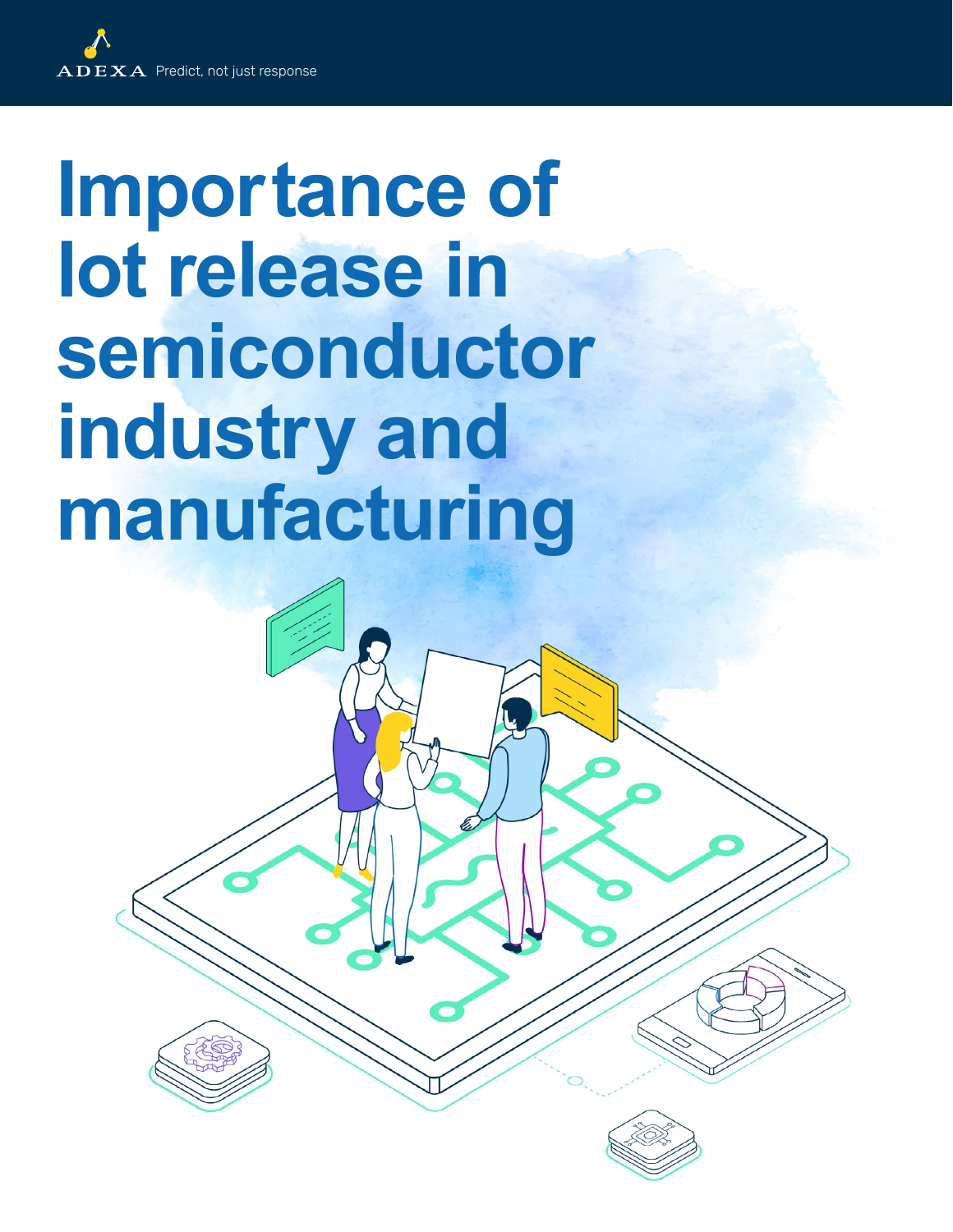If I arrive on-time or early to the airport but there is a problem with the airplane and delay in the scheduled takeoff time, does it get me to my destination on time? Clearly the answer is No! Would it better for me to stay in the comfort of my home and go when I know the plane is ready to take off?

Or even better, find another flight to my destination so that I get there on time. By going to the airport at the "wrong time" and waiting I am only increasing "WIP" or waiting time and I am also contributing to airport congestion which adds to the traffic and boarding of other flights possibly causing others to miss their flights.

Such problems can be avoided by an intelligent planner or, release strategy, that can figure out exactly what the right time is for me to leave home given the traffic situation, the speed of cars, the parking time and time it takes to go through security.

This kind of predictive planning is ideal for releasing lots in a semiconductor manufacturing line where depending on the mix of products, availability of resources and masks as well as WIP, it can decide which lots should be released and which ones should be held back so that we meet the following three objectives optimally:



Cycle time  $\begin{bmatrix} \mathbb{R}^n \end{bmatrix}$  Equipment utilization  $\begin{bmatrix} \frac{1}{2} & \frac{1}{2} \\ \frac{1}{2} & \frac{1}{2} \end{bmatrix}$  Delivery performance

The following diagram shows the relationship between these three parameters and how they change with WIP increase. In a high mix environment, increase in WIP does not necessarily imply additional wait times or delay in delivery because of multiple routes and balance of allocation of jobs by the system.

This is indicated in the diagram as the optimal region of operation where the desired objectives can be achieved.





**"Unfortunately, sequencing engines with simplistic rules have been given too much attention in order to solve such a complex problem."**